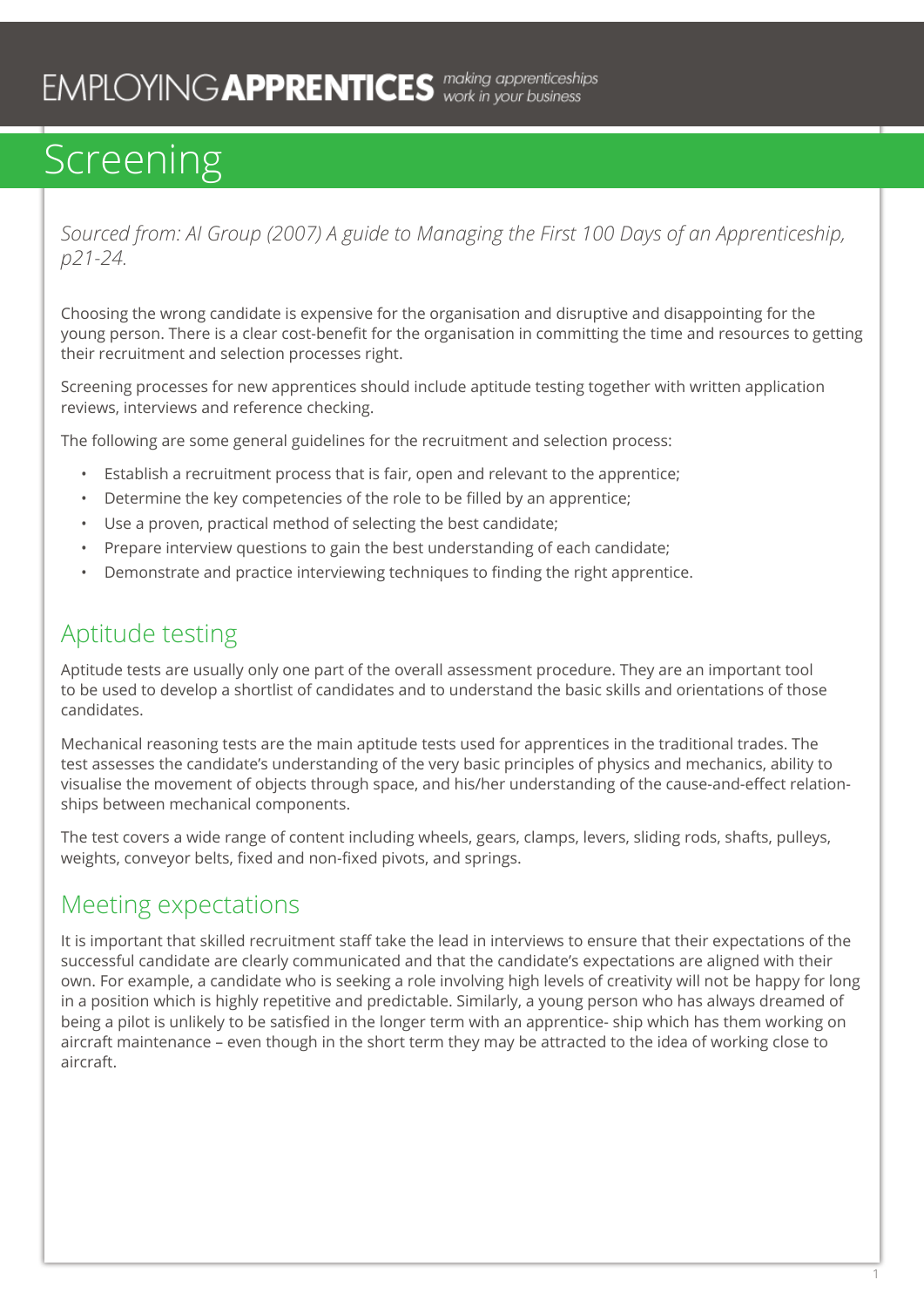#### Recruitment panel

A team interviewing approach produces more reliable results than relying on the findings of a single interviewer. Ideally there should be no more than three people on the interview panel. Exactly who should be on the panel will in some cases be determined by the size of the company. For smaller companies it is recommended that the most senior staff member chairs the panel and the immediate supervisor is also involved. There can be value in also including an appropriately qualified and experienced co-worker that interacts closely with the person in the position being filled.

There is no 'correct' number of interviews to hold. Some employers hold as many as three interviews:

- A screening interview to determine basic suitability. In many cases, this first interview is conducted over the telephone;
- A preliminary interview of a short-list of suitable candidates; and
- A final interview with the full selection panel, which should include the tradesperson who will be supervising the apprentice.

The recruitment panel need to ensure speedy communication with the applicants post interview. This will keep prospective apprentices up to date of where they stand in the interview process.

Companies may also benefit from involving a professional recruiter on the selection panel. Group training companies can be engaged to provide an independent, external perspective to the decision process.

### Preparing the applicant

The panel should recognise the time and effort each applicant puts into written submissions as well as the preparation involved in the initial screening process, and the preliminary and final interview.

Employers need to be mindful that most people applying for apprenticeships have limited experience in job interviews. For many applicants, it may be their first interview after leaving school and it is important that overall this is a positive experience for them – even if they are not successful in this instance.

A panel approach can be particularly daunting for young candidates who, if they are not alerted in advance, can become very agitated during the interview.

- It is common courtesy to provide the names and titles of who will be on the interview panel to each applicant at the time the interview is being arranged.
- In addition, candidates should be provided with details of when, where and, if necessary, how to get to the interview
- Encourage the applicant to ask any questions they may have about the position, and provide some guidance on how to prepare. Young applicants in particular should be encouraged to find out about the employer or workplace, trade or industry.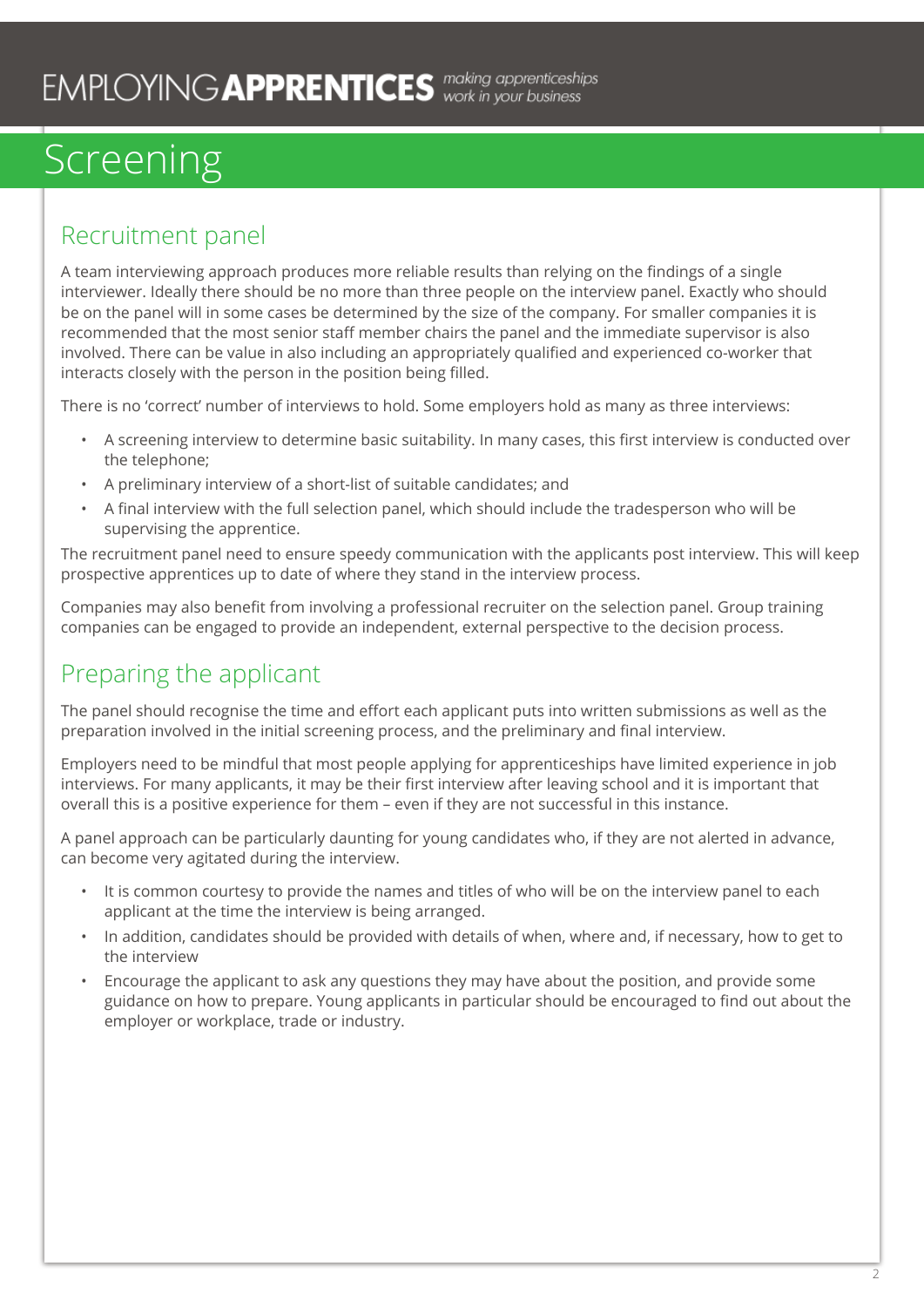### Traditional interviewing

Typically a traditional interview starts with the chair of the panel providing some background on the company and then some information about the particular position he/she wants to fill. Usually the first question to the interviewee will be a very general, open-ended question to help put the candidate at ease, such as

'Tell us a bit about yourself '.

Other traditional interview questions include:

- What are your strengths and weaknesses?
- Why are you interested in working for us?
- How would you describe yourself?
- What do you expect to be doing in three years?
- What did you like most/least about school?

Of course, the interview panel is looking for as close a match as possible between the candidate's responses and the company's specifications. The best way to ascertain this is through asking good questions, listening carefully to the responses and then asking follow-up questions to pick up on points which may be of interest but need further elaboration.

### Behavioural interviewing

Behavioural interviewing is based on the premise that the best predictor of future behaviour is past behaviour. This means finding out how candidates have behaved in similar situations to those they will face in the new job to ascertain how well they are likely to handle the job and the workplace. This technique is generally considered more effective than just relying on responses to traditional questions.

Companies that invest the time and energy in developing behavioural interviews often attract top candidates. This technique can be useful in screening applicants' abilities in the following areas:

- decision making;
- problem solving;
- leadership;
- motivation;
- communication;
- interpersonal skills;
- planning and organisation.

For example, the following are some sample questions that can be used to assess interpersonal and 'people' skills:

- Describe a situation when you were able to have a positive influence on the action of others.
- Have you ever had difficulty getting others to accept your ideas? What was your approach? Did it work?
- Have you ever had to 'sell' an idea to your classmates, colleagues, team or group? How did you do it? Did they 'buy' it?
- How do you decide what gets top priority when scheduling your time?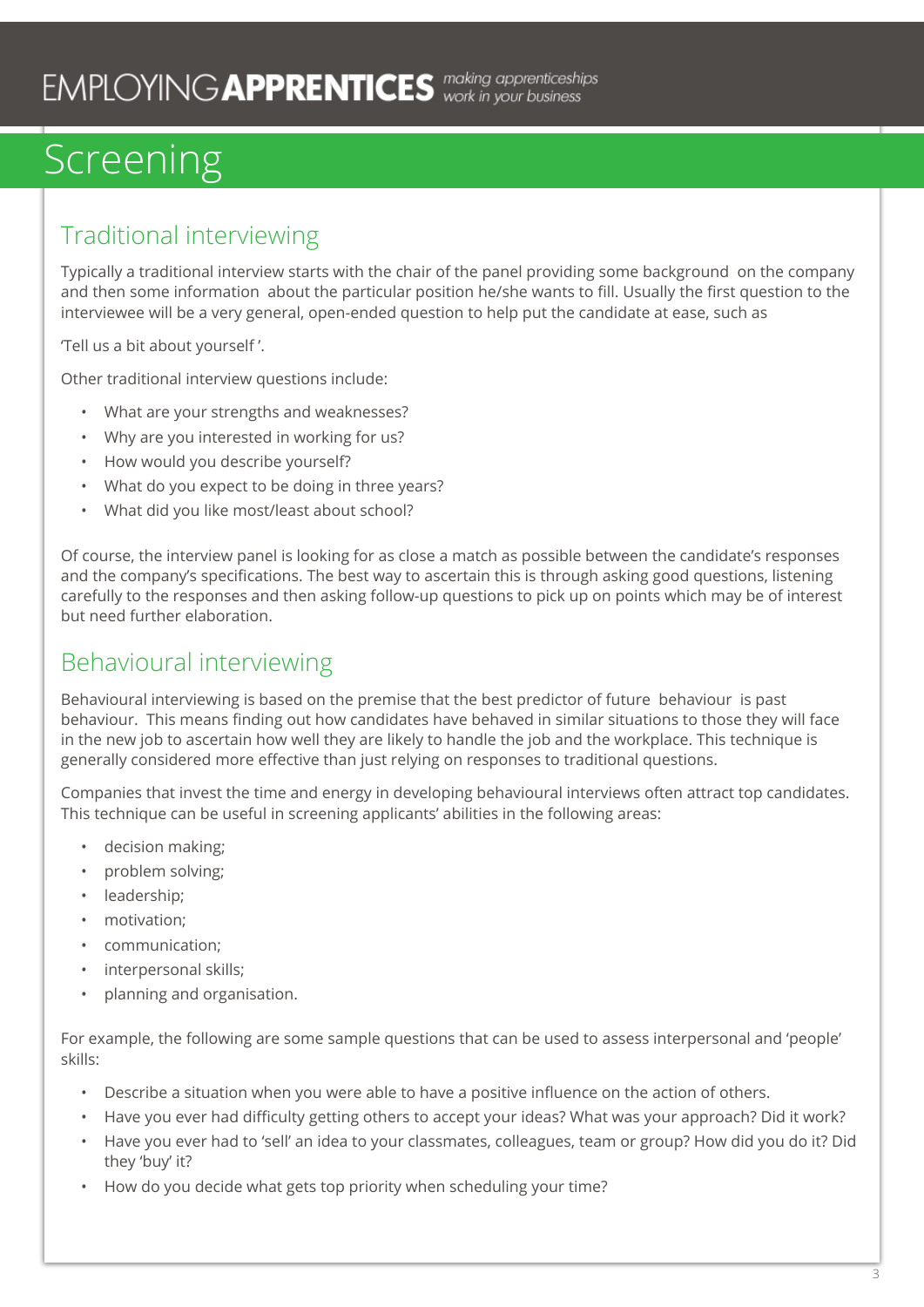Behavioural interview questions such as those outlined above should also be adapted to the unique behavioural characteristics of traditional trade apprenticeship roles, such as being mechanically minded, methodical, and capable of paying close attention to detail. Try to develop questions which explore these aspects of applicants' past behaviour.

### Outlining wages at the interview

Information on wages, how they will be paid and any other incentives should be provided to applicants in clear written form at the interview for them to take away with them. This is important because candidates will not necessarily remember the salary if it is simply mentioned in passing. It is important to encourage the applicant to give careful consideration to how they will live on a training wage for the period of the apprenticeship.

Many employers choose to pay above the stipulated minimum wage to ensure that they:

- attract the best candidates when recruiting;
- retain their apprentices for the full term of the apprenticeship;
- retain their apprentices' services after the completion of the training period.

Employers should also explain at the interview any other benefits or requirements such as leave entitlements, allowances, superannuation, workers' compensation and where internal company policies can be viewed. It is important that applicants understand that employers will treat them the same as all other workers.

### Interviewing minors (under 18 years of age)

Under Australian Law, any child or adolescent below the age of 18 is a minor. The approach with minors is the responsibility of the employer managing the appointment. Parents/legal guardians do not have to give their consent for the young person to be interviewed if the employer is confident the young person understands the application process. If there is any doubt in the employer's mind about the level of understanding, the employer would be well advised to obtain the consent of a parent/legal guardian. It is often helpful if an appropriate adult attends the interview.